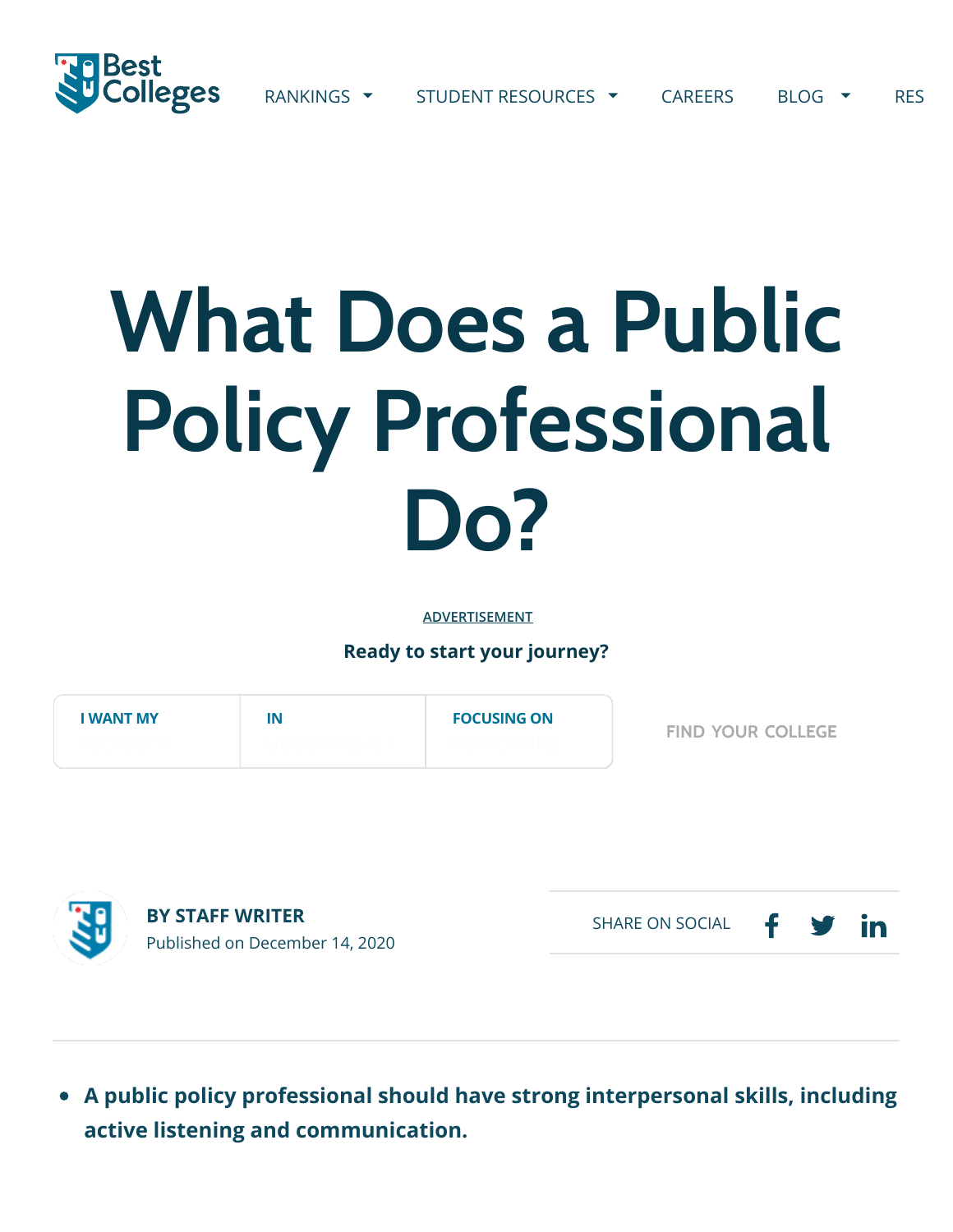- **Public policy is ideal for individuals interested in government and politics.**
- **"Public policy graduates shape policy in a variety of ways, including leading nonpro!t organizations, researching data for think tanks, working within government institutions, and representing clients before elected o"cials."**

A public policy career is ideal for individuals that are interested in government and politics. Active listening and interviewing skills help public policy professionals identify the specific problems and needs of a constituency.

Public policy professionals should have strong problem-solving, presentation, and oral and written communication skills. They must be able to persuade audiences or propose compromises to get policy changes enacted.

**[Learn more about public policy career paths and degree requirements.](https://www.bestcolleges.com/careers/law/public-policy/)**

**[Find the Best Online Master's in Public Policy Programs.](https://www.bestcolleges.com/features/top-online-masters-in-public-policy-programs/)**

## **What Skills Are Required for Public Policy?**

**EXPAND ALL +**

| <b>Public Administration</b> | ÷  |
|------------------------------|----|
| <b>Policy Analysis</b>       | ÷. |
| <b>Communication</b>         | -- |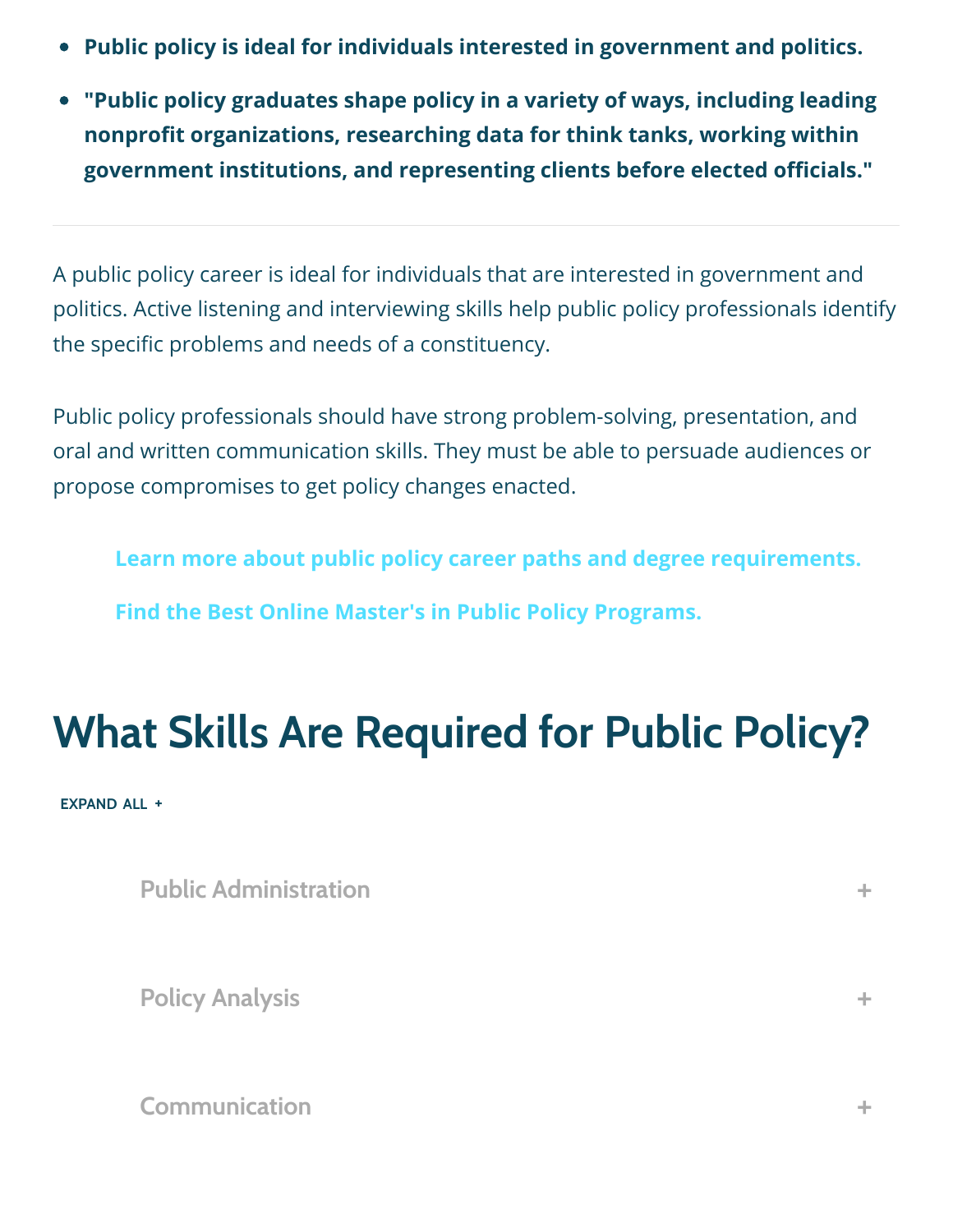**2 INTERVIEW WITH A PROFESSIONAL IN PUBLIC…**

**Strategic Decision-Making +**

## **Interview With a Professional in Public Policy**



**Na'ilah Amaru** Advocacy and Policy Strategist

[Na'ilah Amaru](https://www.linkedin.com/in/nailahamaru/) is an advocacy and policy strategist with more than 15 years of experience. Na'ilah served as policy advisor to former Atlanta Mayor Kasim Reed; legislative aide to Representative John Lewis; and executive director of the New York City Council's Black, Latino, and Asian caucus. She consults with communitybased organizations on issue-based and legislative campaigns. She also consults with nonprofits to maximize their social impact. Na'ilah earned a master of public policy from Georgia State University.

**COLLAPSE ALL +**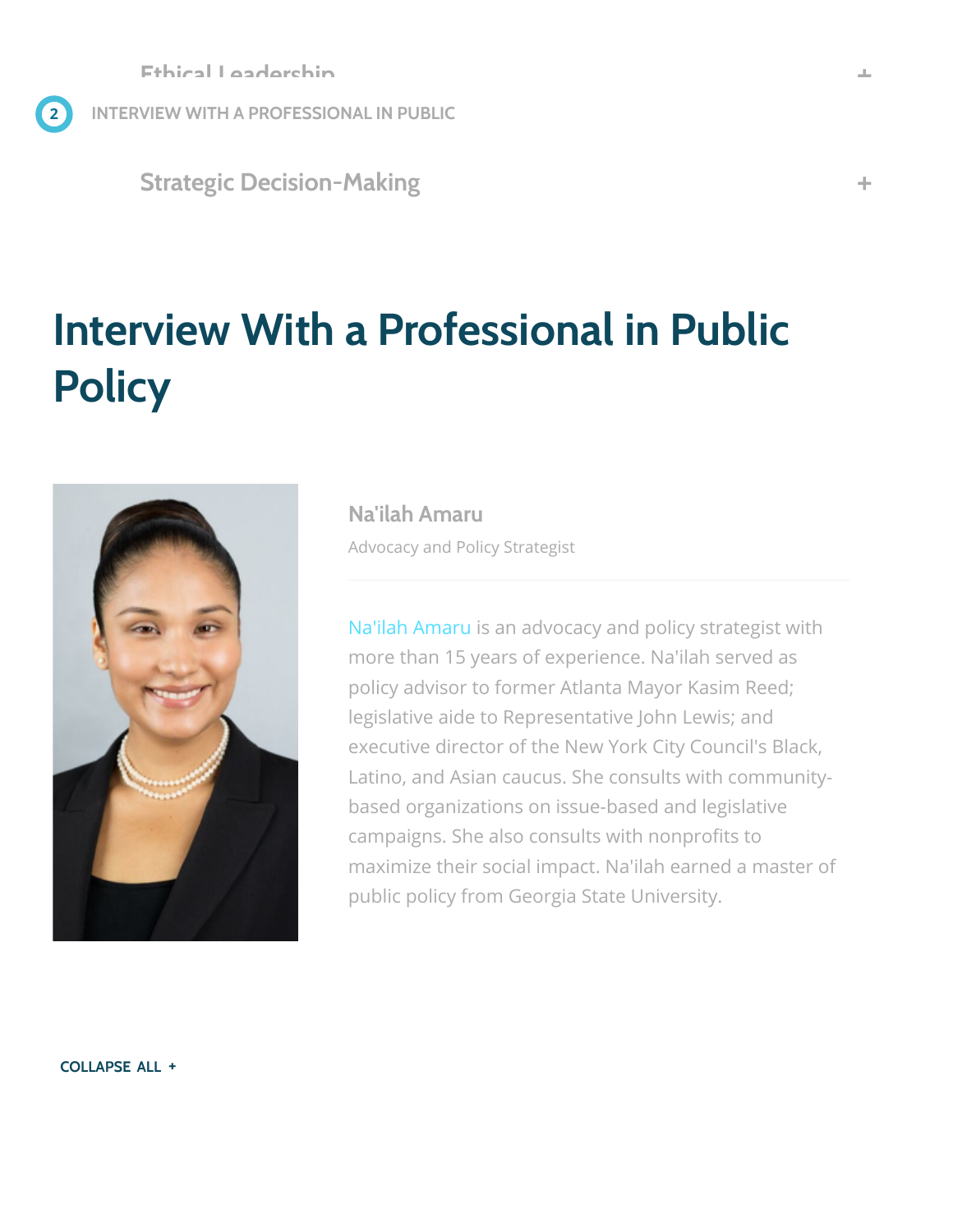Public policy is a governmental decision to pursue a specific course of action in order to solve a problem or achieve a goal. More importantly, these governmental decisions express certain values and beliefs about different groups of people in society that impact policy design. These policy designs create winners and losers and reflect who the government deems as deserving (or not) of support or punishment through public policy.

Through a political lens, the process of creating public policy is a multistage cycle that never ends. From legislative agenda setting to evaluation, each step reflects different issues and competing stakeholders.

While issues and stakeholders may vary, their goal is the same: to influence policy decision-makers in prioritizing their respective issues and implementing their chosen solutions. Although all steps in the policy process are critical, I've learned that it is the agenda-setting phase that is key because the winners control which issues are focused on and how those issues are addressed.

This power sets the stage for every subsequent step in the policy process. The social issues we talk about, how we talk about them, and our solutions to those problems are all connected through the public policy process. Public policy determines who wins and who loses, while the political arena determines who has the power to decide.

**What is so valuable about earning a degree in this field right now? –**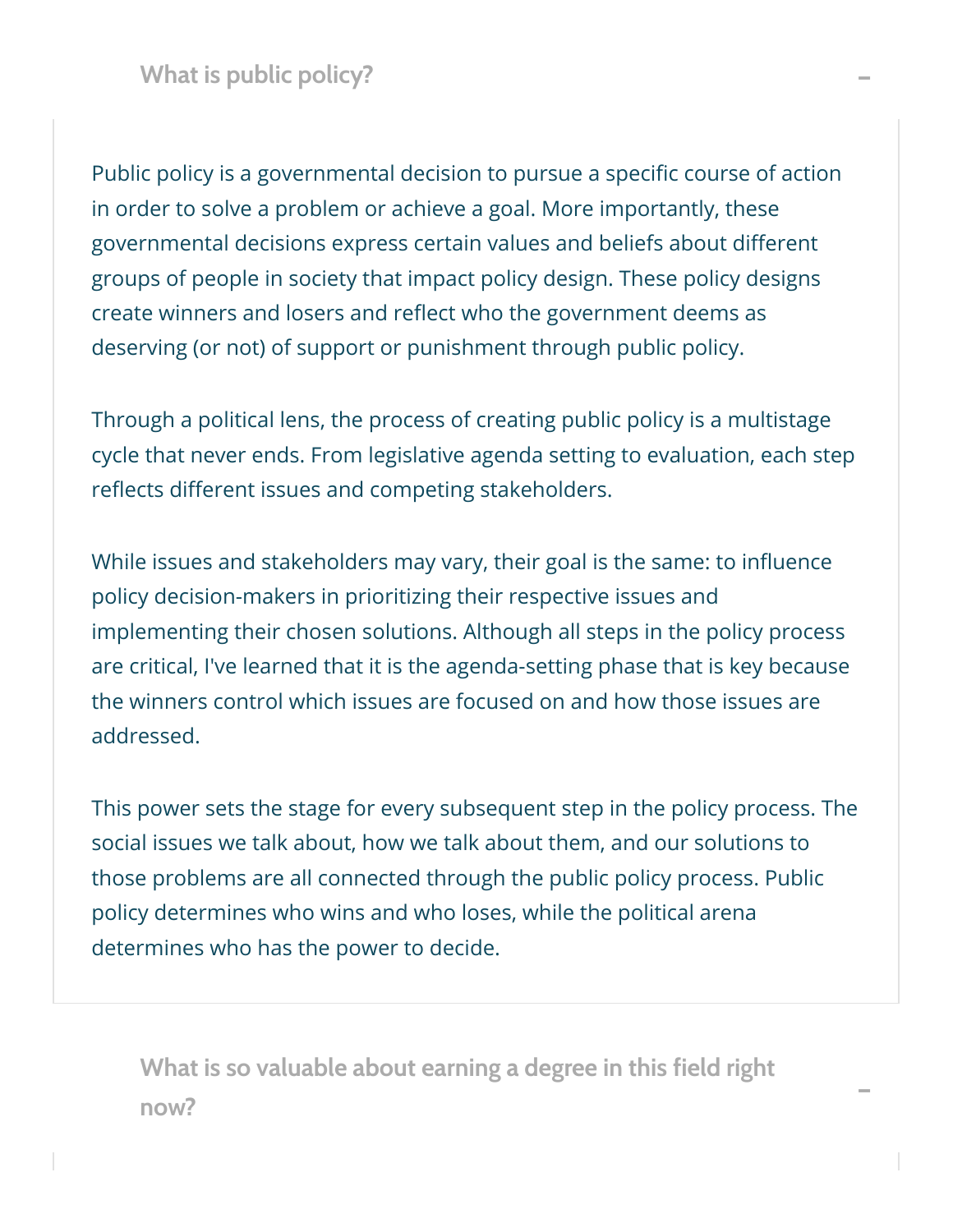A public policy degree is timeless. No matter the political landscape or geography, there is always a need to solve society's problems and create meaningful social change. The value of a public policy degree is anchored in its versatility, the skill sets it develops, and the ultimate impact policy has on society.

Versatility is key for those who want the freedom to work across the government, nonprofit, and private sectors; tackle various issues; operate in different capacities; or all of the above. A policy degree is not limited to a specific expertise, but rather provides a multitude of options to explore different opportunities.

Skills developed in a policy program include research, writing, analysis, problem-solving, and communication. While all these skills are crucial in the policy process, problem-solving and effective communication skills are the most critical because policy professionals are in the business of solving social problems and must be able to translate different information to vastly different stakeholders at any given time.

From interacting with elected officials, government agency heads, nonprofit leaders, lobbyists, and the general public, effective problem-solving and strong communication skills create the necessary thread connecting different aspects of the policy process and lay the groundwork for a successful career.

The impact of a public policy degree cannot be overstated because public policy changes lives. Today's world needs a new generation of leaders who are driven to find the best solutions to society's problems. A public policy degree begins that journey.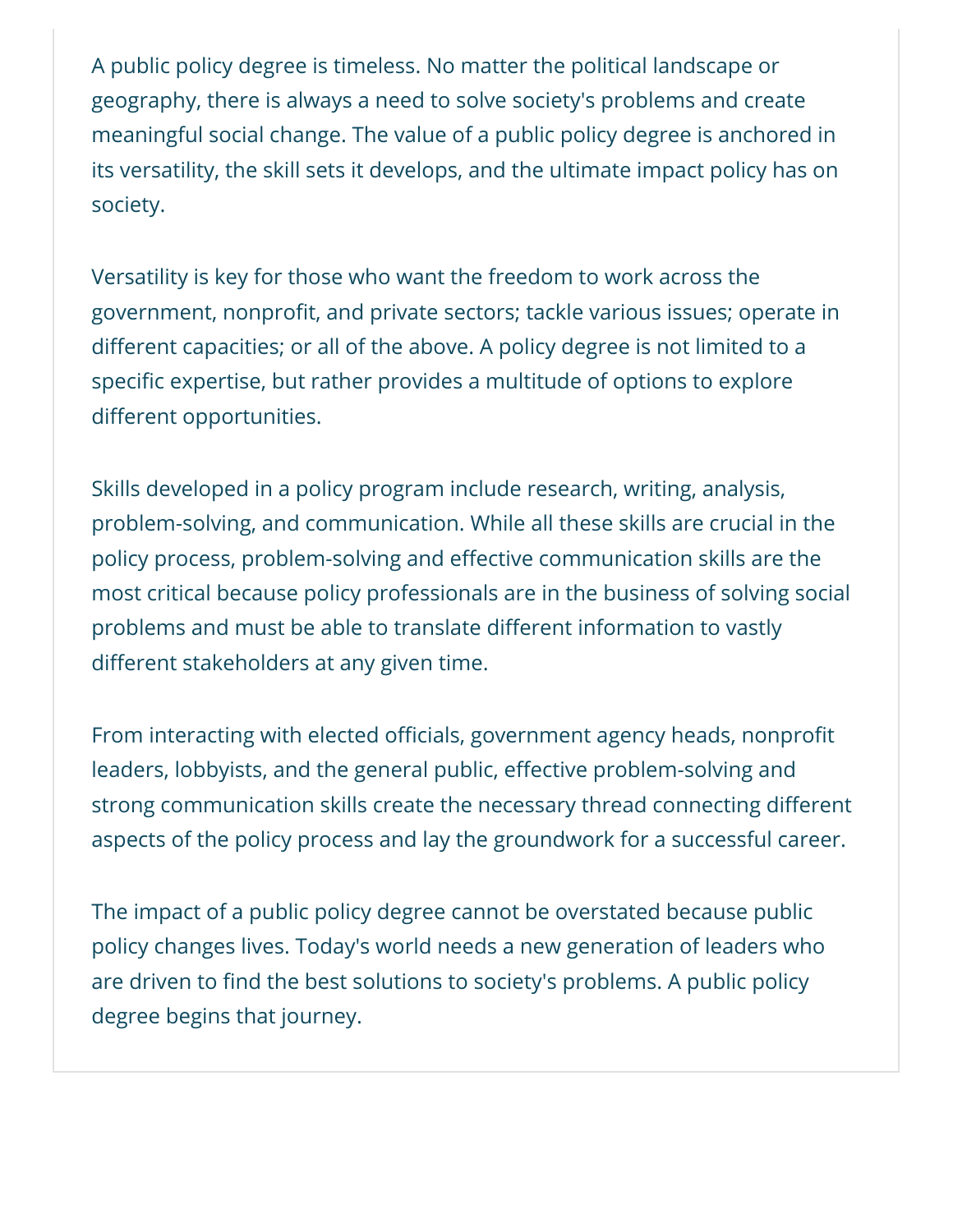**Can graduates of public policy programs find careers all over the country? –**

Graduates of public policy programs lead successful careers across sectors and throughout the United States. Public policy graduates shape policy in a variety of ways, including leading nonprofit organizations, researching data for think tanks, working within government institutions, and representing clients before elected officials.

Therefore, the possibilities for a career in public policy are bountiful and meaningful.

**What did your career trajectory look like after you graduated? How did you end up in your current position? –**

Before I graduated with my public policy degree, I worked as a community organizer, nonprofit program coordinator, public interest lobbyist, government grants manager, and electoral campaign operative. These combined experiences led me to pursue a master of public policy.

After I graduated, I worked on Capitol Hill as a legislative aide; served as executive director of the Black, Latino, and Asian Caucus for the New York City Council; and returned to public interest lobbying at the state level.

Given my diverse and deep experience navigating policy landscapes from the grassroots to Capitol Hill, my consulting services have evolved to collaborating with community-based organizations on issue-based campaigns and legislative advocacy.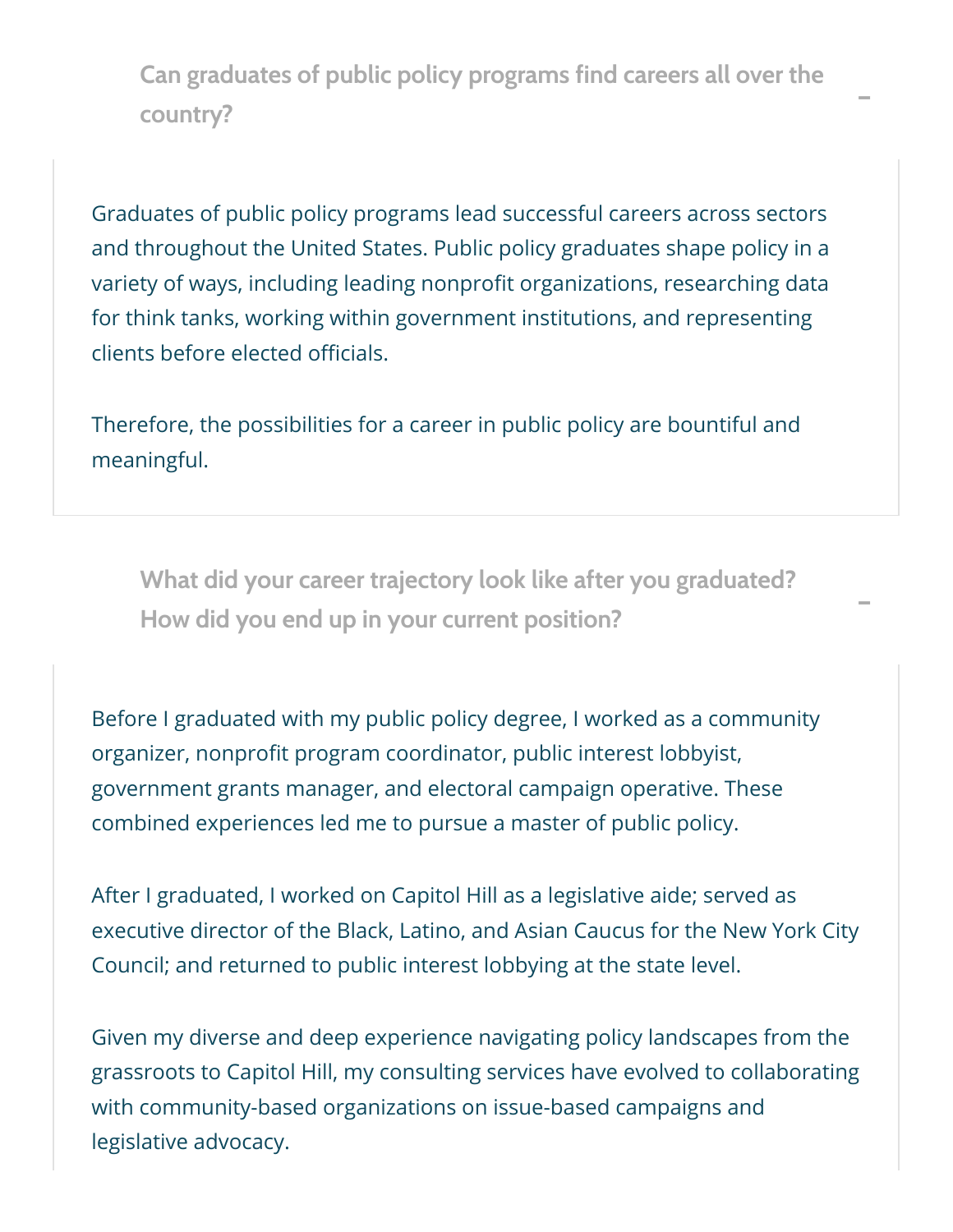**What are the pros and cons of working in public policy? –**

The benefits of working in the public policy field are numerous, but chief among them are expanding your worldview, enjoying diverse work environments, and making a difference. Constantly being challenged to expand your own understanding of the world is a key benefit of the public policy field.

Given the nature of politics and advocacy, as policy professionals we are exposed to different ways of thinking about the same issue. New information and different lenses provide unique perspectives to addressing age-old problems.

The possible variety of work environments in the public policy field is also a benefit. Are you an introvert who prefers to work quietly in a stable 9-5 job in an office setting? Or are you more of an extrovert who loves talking with people from all walks of life and prefers to be "on the go?"

The public policy field has jobs for each side of the spectrum and everything in between. From cubicles to town halls, the public policy field offers opportunities for nearly every type of personality, preference, and passion.

Although the negative aspects of the public policy field may include navigating inflated egos, enduring power dynamics, and fighting against political expediency over sound public policy, in the end, the greatest benefit of a public policy career is using your time and talent to make positive change for the greatest number of people.

In truth, public policy exposes you to all different types of personalities, and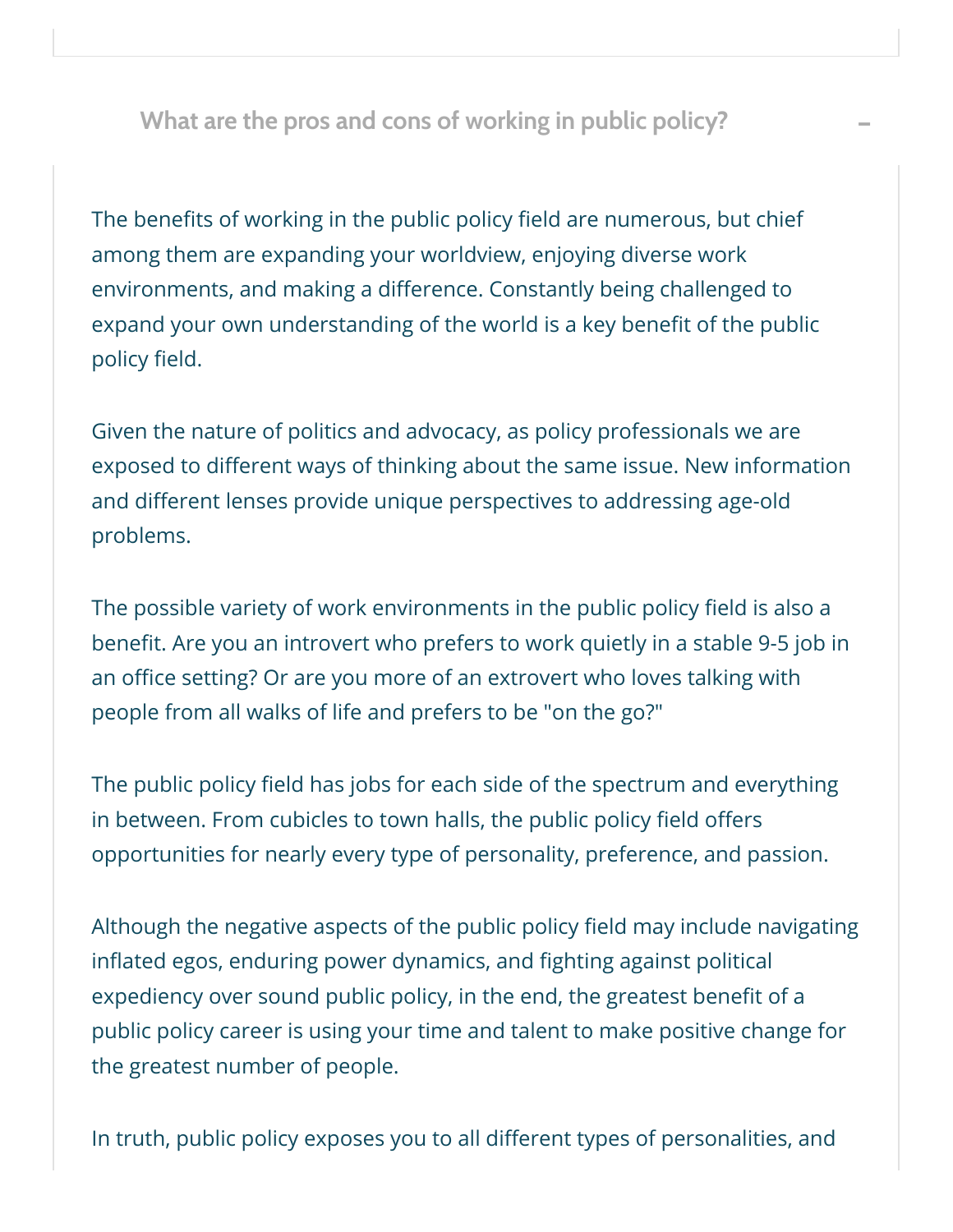there is no shortage of inflated egos, particularly in the political arena. Egos can get in the way of good policy. You must learn quickly how to work with those types of people in a way that neutralizes their potential damage and moves your projects forward.

In addition, power dynamics are a constant struggle. Financial power and political power deeply impact the field of public policy. By understanding the motivations and the political, social, and financial capital of each stakeholder, you will be able to navigate an ever-changing political landscape.

Political expediency over sound public policy is a challenge at every level of government. It is an unfortunate truth that policy decision-makers will often choose the easy way instead of the right way. For example, many public policies are reactionary, and some laws are passed swiftly to appease certain segments of the public rather than creating a thoughtful, inclusionary approach to solving the issue.

Thus, the consequence of political expediency can be ineffective at best and devastating at its worst.

**What advice would you give to public policy graduates and lawyers just starting their job search? –**

The public policy field is inundated with people who prioritize building a professional network based on titles and access to certain people. When I worked on Capitol Hill, people would ask me, "Who do you work for and what do you do?" before they asked me my name.

Don't be that person. Building meaningful relationships with people rooted in a shared sense of purpose will be far more valuable than any Rolodex full of